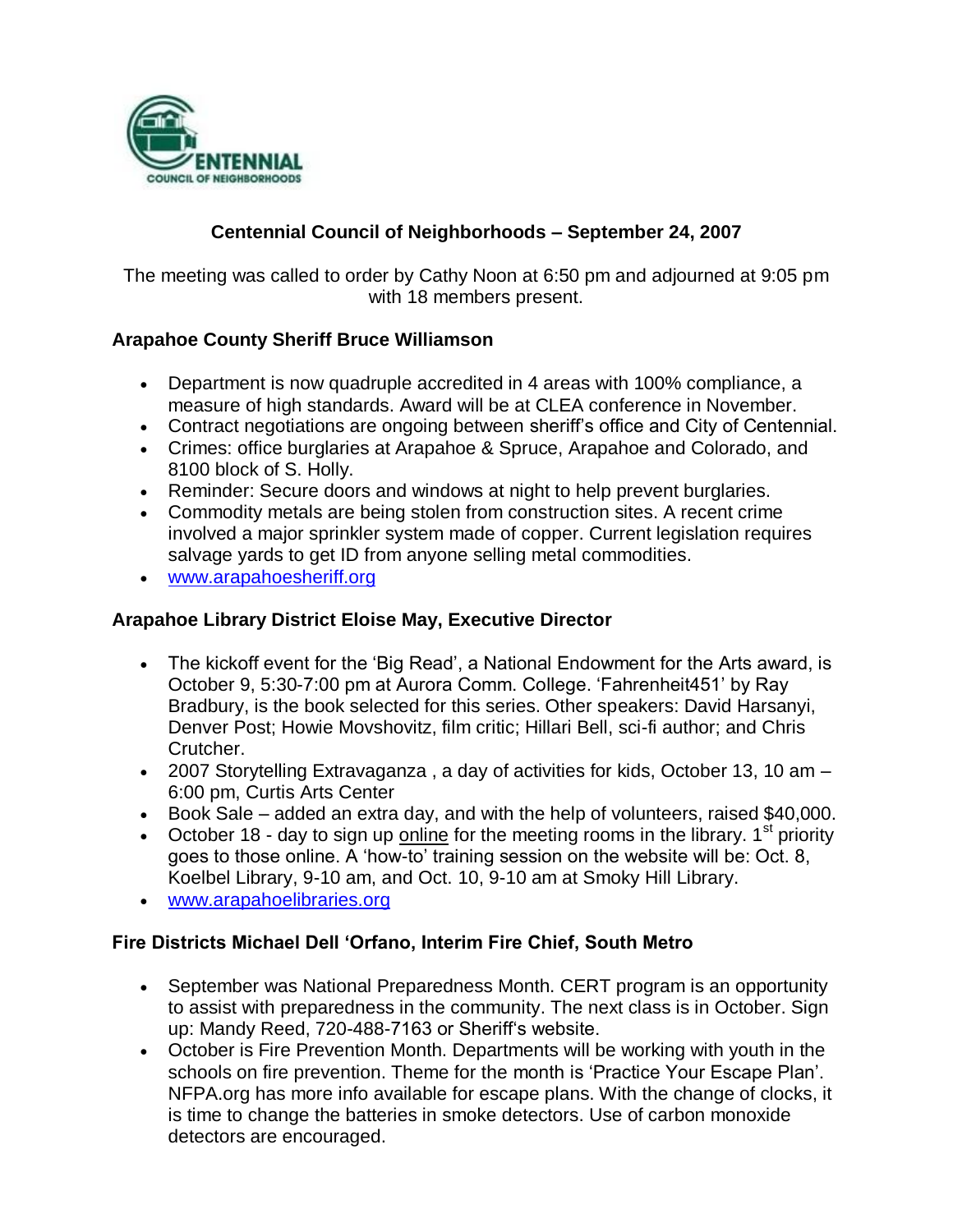- Cunningham FD will have a Pancake Breakfast & Open House on Oct. 6, Fire Station #2, 9:00 am - 12:00 noon.
- Thank you to all who supported the muscular dystrophy drive. South Metro raised \$87,000.
- [www.cfpd.org](http://www.cfpd.org/) [www.littletongov.org](http://www.littletongov.org/) [www.parkerfire.org](http://www.parkerfire.org/) [www.southmetro.org](http://www.southmetro.org/)

## **South Suburban Park & Rec District Jean Flynn**

- Budget review will be Oct. 10, 7:30 pm, Goodsen Rec Center. Comments may be made on website.
- SSPRD will host 3 blood screenings from 7:00-9:30 am at 3 locations: Oct. 16 at Lone Tree, Oct.17 at Goodsen, and Oct. 18 at Buck Center. Reservations may be made but walk-ins welcome. \$35/person. Fast is required. See website.
- Kids: Family Sports Center Fall Festival of Fun, deep discounts on all activities beginning on Sept. 27-Oct. 7.
- Spooktacular at Goodsen on Friday, October 26, 5:30-8:30 pm for ages 11 and under. Spooktoddler for those 5yr. and under with a haunted house and a monster's mash, tattoos, carnival, etc. Can prepay online for \$4, or \$6 at the door.
- CenCON submitted a letter of support for a grant for expansion of the fields at the Dave Lorenz Park.
- Comment: Cherry Knolls Park is heavily used and is affecting parking in nearby residential neighborhoods.
- [www.sspr.org](http://www.sspr.org/)

# **City of Centennial Gail Carissimi, Citizen Liaison**

- Visioning Project 2030 committee will meet from 10-3 at Embassy Suites on September 29. Agenda will include: Environment, Economic Health, City Services, and Quality of Life /Citizen Engagement.
- Open Space, Parks, Recreation and Trails Master Plan is nearly done. Thanks to Jim Levy for is work on the Plan.
- New Website will be up and running the first part of November. It will be more user-friendly & give the city the capability to track citizen requests and complaints.
- Ward I meeting on October 13, 9-11:00 am at Southglenn Library. Meet the candidates.
- Streets of Southglenn Ward I residents and others are invited to Southglenn Development Office for an update on Thursday, October 18, 6:00 pm. Don Provost& David Goldberg will present info. Update on City Visioning Project.
- Home Rule Commission 21 of 35 candidates will be elected to this Commission on November 6.
- [www.centennialcolorado.org](http://www.centennialcolorado.org/)

# **Arapahoe Urban Center Plan Wayne Reed, Director of Planning, Centennial**

 Wayne Reed introduced Gary Wilson, Long Range Planning Assistant, and Corri Spiegal, Economic Development Director. He thanked the council for supporting a management staff for the planning department and for considering how to move forward in the department.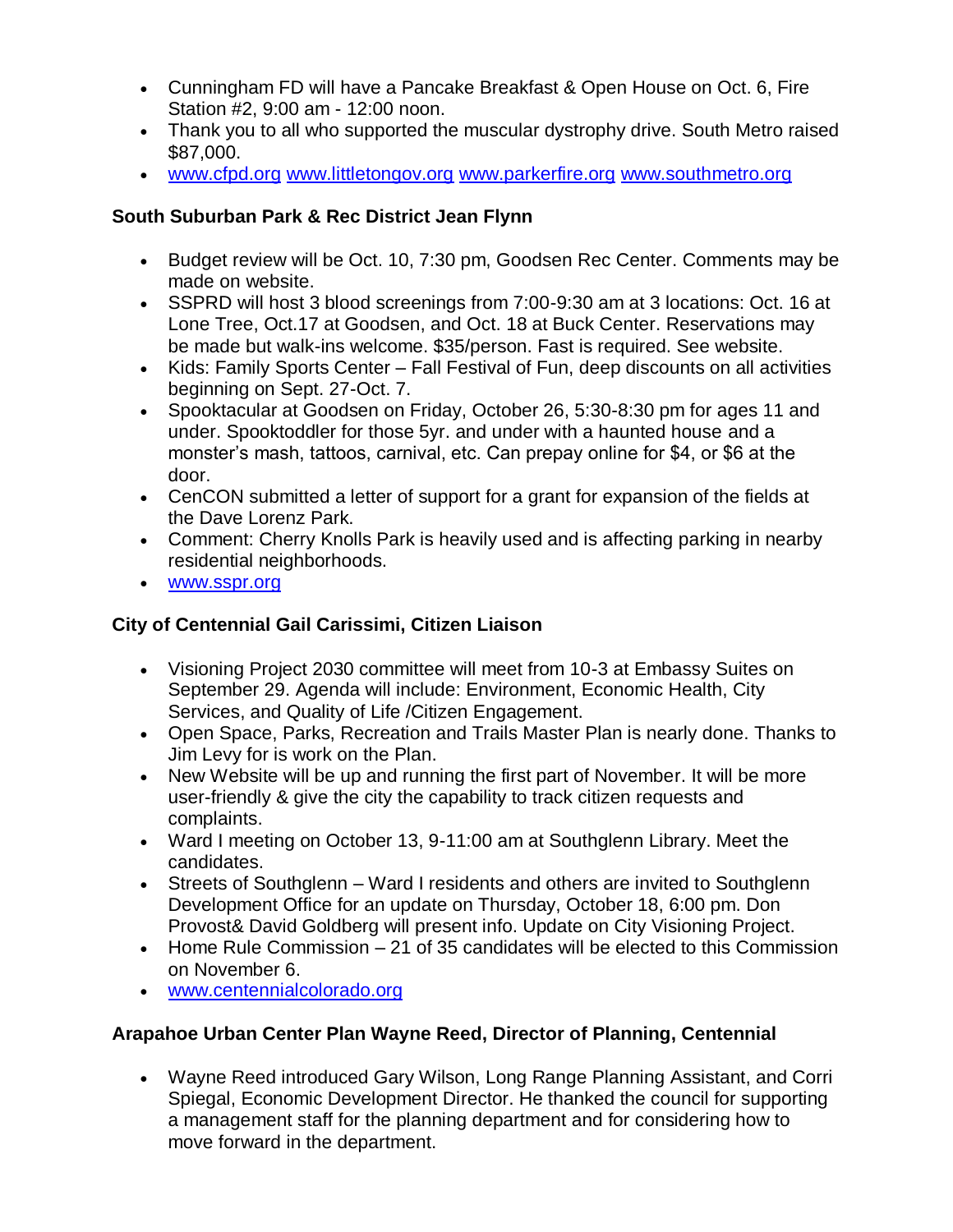- Arapahoe Urban Sub-Area Plan Overview of a Long Range Planning Project to create sustainable, urban, mixed use, and pedestrian friendly districts. The area consists of about 200 acres west of I-25 and straddles Arapahoe Road. The boundaries are: Quebec on the west, the commercial/retail area south of Arapahoe Rd on the south including the SW corner of I-25 & Arapahoe, and Caley on the north. There are 4 sub districts in this area.
- Centennial's vision is kept in mind when working on a sub area plan. Analysis of the area included Greenwood Village which has an affluent population & high paying jobs. Developers think of doing a high quality project in adjacent neighborhoods. The 20-story hotel currently under construction is high end. Adjacent planning should be of the same quality on the city side of the line.
- Arapahoe at Village Center Light Rail Station is an intense area characterized by multi use housing, multi-story tall buildings. Dry Creek Station is less intense.
- Elements considered in the plan: 1) Urban Design, 2) Land Use, 3) Transportation, 4) Economic Development.
- **District 1:** (Area near Coors Amphitheater) transit oriented development district – restricted by what is in place for office development - recommend a shift to a mix of uses, not just employment, add tall, high quality residential buildings by specifying a minimum height of 7 stories in a transit oriented environment to drive home ownership but not taller than Plaza 1 Tower.
- Comments: height considerations, placement of buildings of varying heights, consideration of the base height of a building.
- **District 2:** (South of Caley, adjacent to Quebec) Mixed-use walkable urban neighborhood. A maximum of 7-story heights & provide a variety of housing options. This area would be a redevelopment of commercial offices with building densities and land uses within walking distance of the light rail station to provide high quality condos & townhomes.
- Comments: Stage the heights of the buildings giving consideration to surrounding residential neighborhoods.
- **District 3:** (Commercial/Retail Area on the north & south side of Arapahoe Road) – encourage the re-development of the area along Arapahoe Road. The south side of Arapahoe would be restricted to small scale retail.
- Comments: retail on south side of Arapahoe was discouraged in the past due to traffic, noise, and night lighting. Any development should list a minimum of 2 stories and maximum 5 stories.
- **District 4:** (SW corner of I-25 and Arapahoe) promote quality commercial development in this area east of Yosemite. Plan would promote an iconic building opportunity to balance the Plaza 1 Tower to become a major activity center. Part of the Arapahoe Road Corridor Study, there is a proposed road underpass I-25 from Yosemite curve to Costilla in the long term.
- **Timeline for adoption:** September 26 -Planning and Zoning will take comments, October 1 - Council Study Session presentation, October 10 – Planning and Zoning for approval, October 15 – Council consideration.
- Comment: People who live here will want to protect their properties of what they have from major changes & impacts.
- *More Information:* centennialcolorado.com Go to: Planning & Development, News, Arapahoe Sub Area Plan